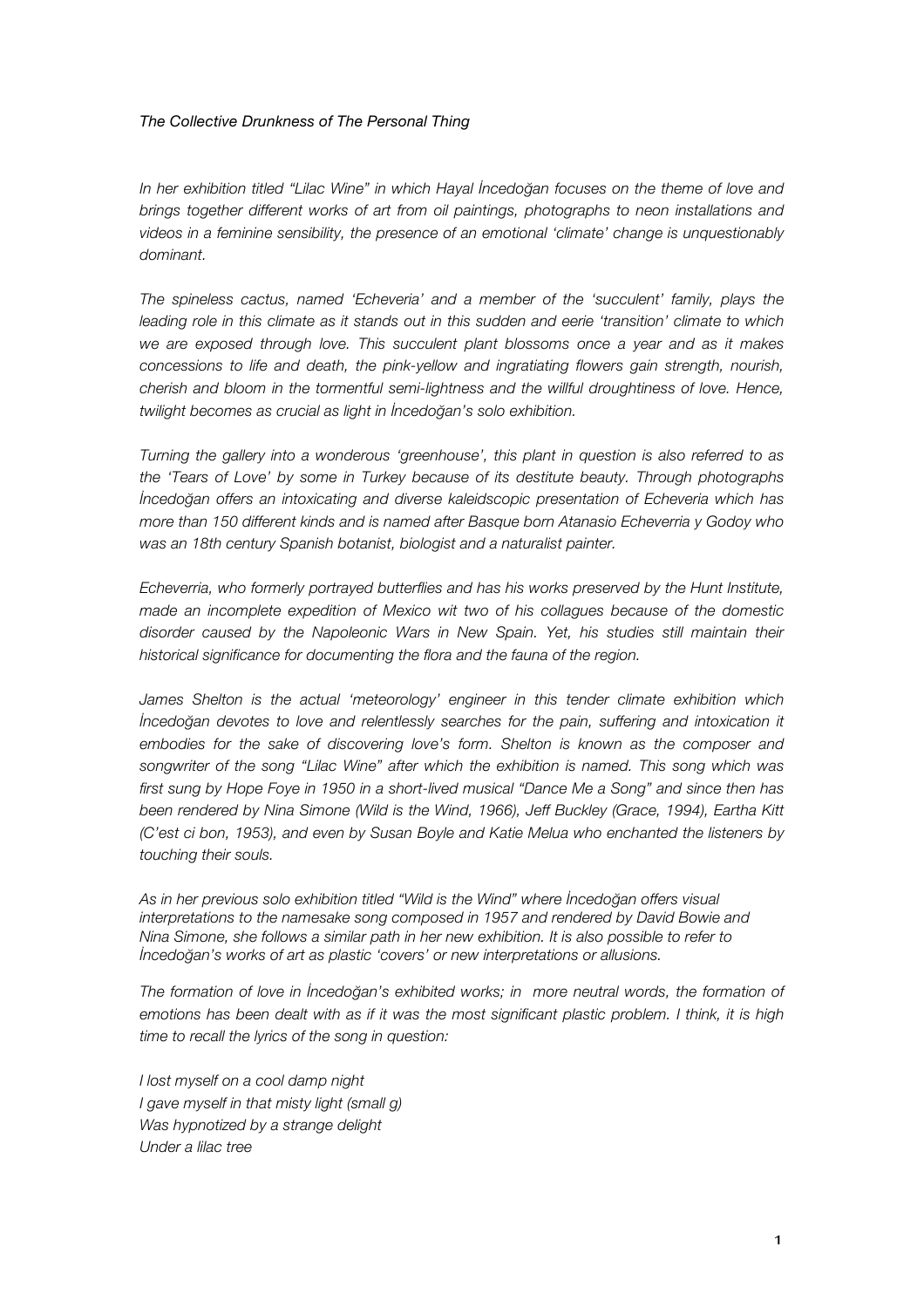*I made wine from the lilac tree Put my heart in its recipe It makes me see what I want to see and be what I want to be*

*When I think more than I want to think I do things I never should do I drink much more than I ought to drink Because it brings me back you...*

*Lilac wine is sweet and heady, like my love Lilac wine, I feel unsteady, like my love Listen to me... I cannot see clearly Isn't that she coming to me nearly here?* 

*Lilac wine is sweet and heady, where's my love? Lilac wine, I feel unsteady, where's my love? Listen to me, why is everything so hazy? Isn't that she, or am I just going crazy, dear? Lilac Wine, I feel unready for my love, Feel unready for my love.*

*Thanks to its spleenful colour scale and graceful evocation of the Art-Nouveau movement, the large scale oil painting titled "Lilac Passage" meets the visitors at the entrance of the exhibition and serves as an obvious imaginary preface for the presented artworks.*

*The allegory of 'Echeveria' plant and its derivations that stands for femininity and endurance welcome visitors in the prominent photograph series titled "Lilac Garden". In İncedoğan's presentation, this erotic but at the same time romantic and natural climate is strengthened through the lyrics of the song "Why is everything so hazy?" that is created by using lilac neon lights and a touchy and aesthetic handwriting.*

*Another series of works that keep the heads spinning in the exhibition are four photographs, probably depicting a city and showing the vague moment of a fall down in the title of "Escape from…" Nor is this all; İncedoğan's two works of mirror art titled "Infinity" and "Loyalty" in which she applies plastic experimentalism reveal the paradoxical awareness of the intoxication of the intrapersonal and the nonchalance for the rest of the world that are fed by the same paradox: The mirrors of infinity and loyalty serve as metaphysical passages through which visitors may question themselves as input and output objects.* 

*In this exhibition, the instruments confronting representation with reality, mirrors as objects of recollection and confrontation are turning into two temporary auto-portrait options, two different 'catharsis' offers left to the mercy of the viewers; the reality and its representation will not last forever; they will only be visible as long as the viewers' presence.*